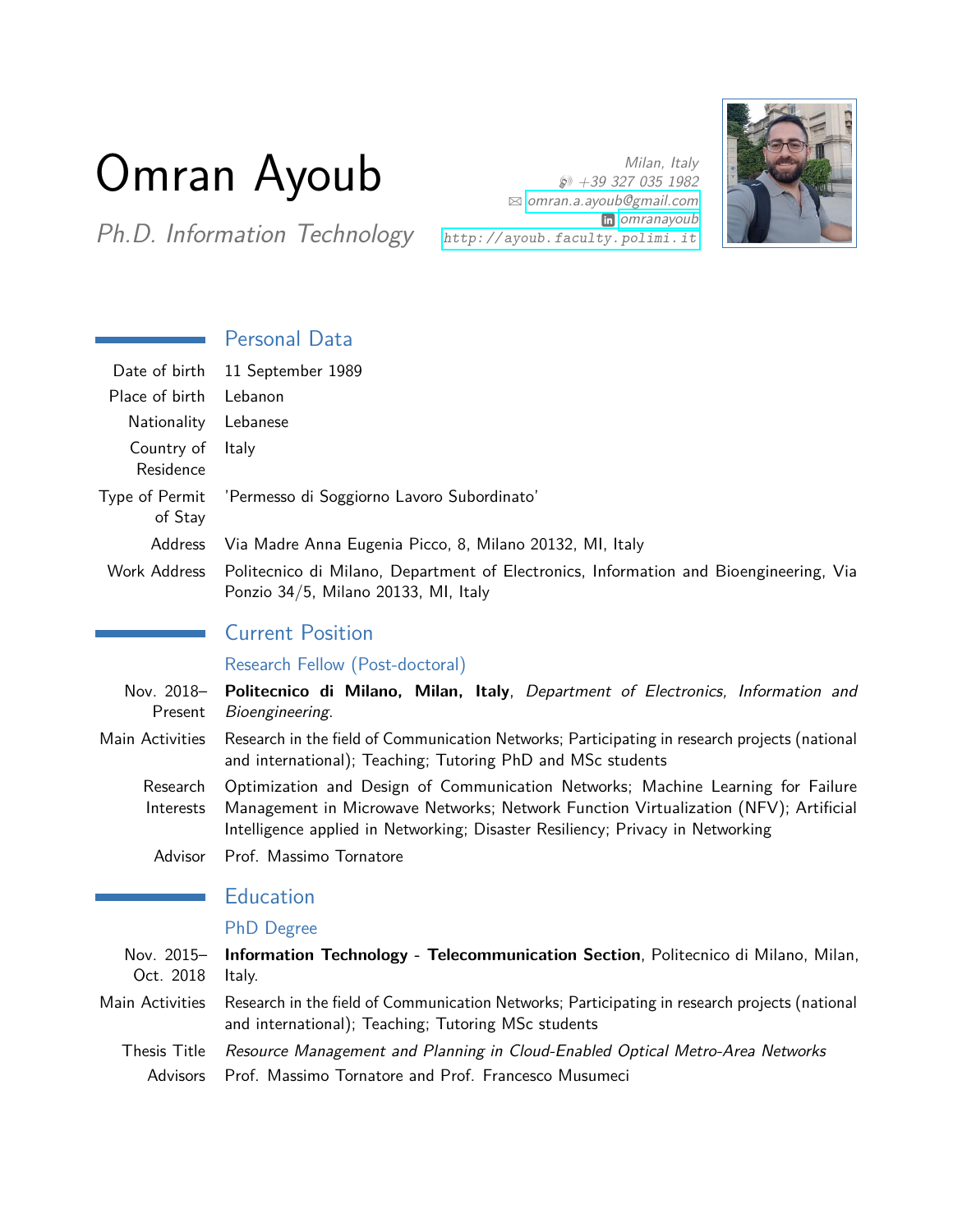#### MSc Degree

- Sep. 2012– Sep. 2015 **Telecommunications Engineering (96/110) [courses taken in both English and Italian languages]**, Politecnico di Milano, Milan, Italy.
- Thesis Title Energy-Efficient Caching and Content Distribution of Video-on-Demand in Fixed Mobile Convergent Networks
	- Advisor Prof. Massimo Tornatore

### BSc Degree

- Sep. 2007– Jul. **Computer Communications Engineering (Honors List. GPA: 3.38/4.00) [courses** 2011 **taken in English language]**, American University of Science and Technology, Beirut, Lebanon.
	- Graduation Multi-Lingual Braille System Output Device with Audio Enhancement (Best 'Engineering Project Expo' Graduation Project)
		- Advisor Eng. Michel Owayjen Secondary School/Baccalaureate Certificate
	- 2006–2007 **Baccalaureate Certificate of Secondary Education**, Ashbal Al-Sahel High School, Beirut, Lebanon.
	- 2005–2006 **American High School Attendance Certificate Exchange Student**, University High School, Spokane Valley, Washington, United States of America.

## Research Experience

#### International and National Research Projects

- 2019 present **Tecniche di Ottimizzazione Innovative per il Design e la Gestione di Reti Radio e Ottiche**, Main role: Processing of big data in microwave networks and implementation of Machine Learning algorithms for failure identification.
	- 2017 2020 **Metro-HAUL**, METRO High Bandwidth, 5G Application-aware optical network, with edge storage, CompUte and low Latency, EU H2020 Research and Innovation Action, Main role: Implement algorithms for the optimization of metro-aggregation networks.
	- 2016 2020 **RECODIS**, Resilient communication services protecting end-user applications from disasterbased failures, EU Cost Action n. 15127, Main role: Implementation of novel algorithms for the protection of services against natural- and weather-based failures.
	- 2016 2018 **New Optical Horizon**, Collaborative Project funded by Regione Lombardia, Main role: Optimization and performance evaluation of next generation optical networks.
	- 2015 2016 **COMBO**, COnvergence of fixed and Mobile BrOadband access/aggregation networks, EU FP7 Integrated Project.

#### Visiting PhD Student

- Mar. 2018– Jul. 2018 **Centre Tecnologic de Telecomunicacions de Catalunya (CTTC)**, Barcelona, Spain.
	- Topic Dynamic Provisioning of Service Function Chains in Optical Metro-Area Networks
	- Advisor Eng. Ramon Casellas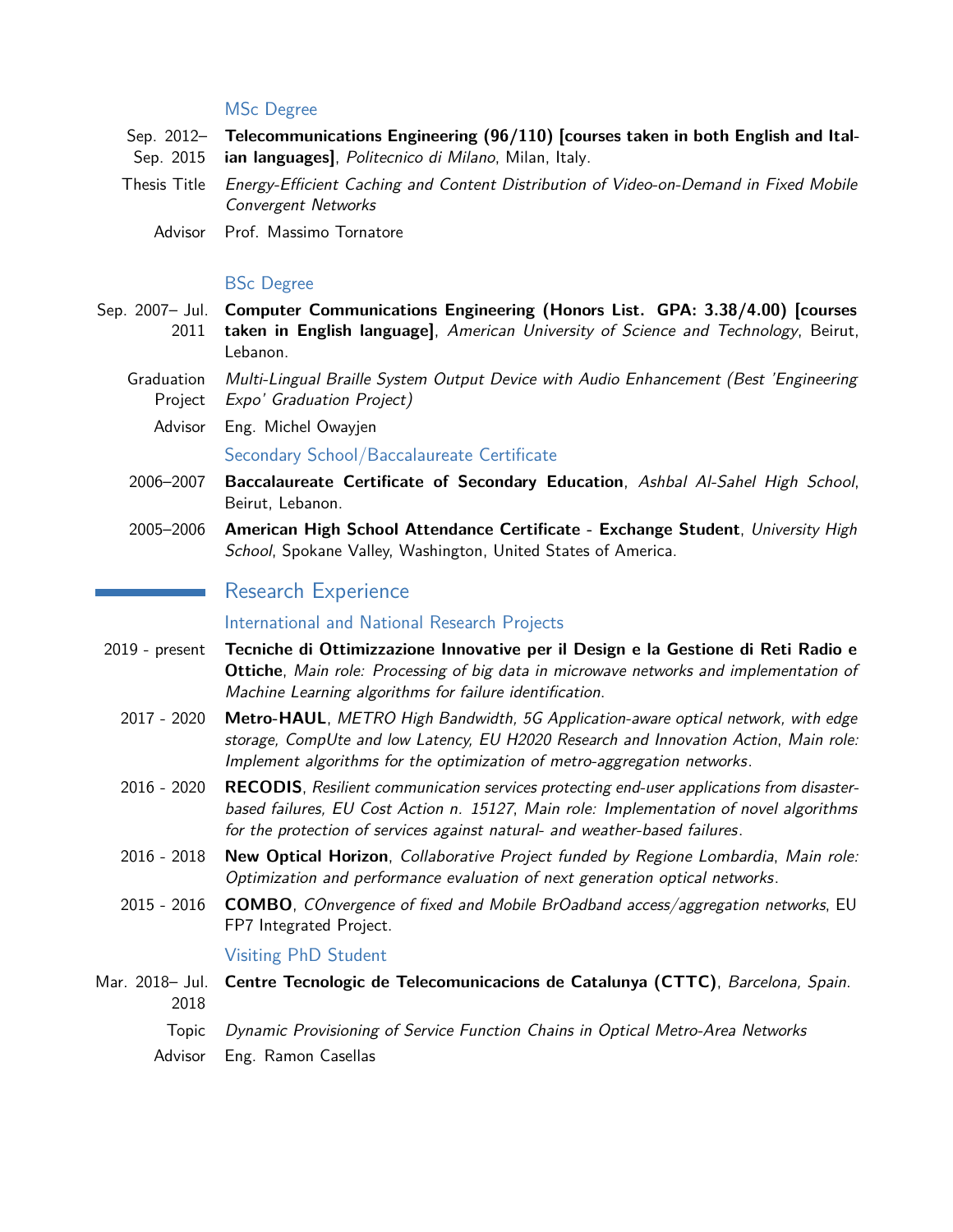|                                | Visiting PhD Student (2 days/week)                                                                                                                                                                                                                              |
|--------------------------------|-----------------------------------------------------------------------------------------------------------------------------------------------------------------------------------------------------------------------------------------------------------------|
| Oct. 2017-<br>Feb. 2018        | SM Optics, Vimercate, Italy.                                                                                                                                                                                                                                    |
| <b>Topic</b>                   | Provisioning of Virtual Network Functions with Intel's DPDK (Data Plane Development<br>Kit)                                                                                                                                                                     |
| Advisor                        | Eng. Giorgio Parladori                                                                                                                                                                                                                                          |
|                                | <b>Attended Conferences</b>                                                                                                                                                                                                                                     |
| 2014-present                   | ICC 2020 (Virtual Conference - Dublin, Ireland), ONDM 2020 (Virtual Conference -<br>Castelldefels, Spain), IMCET 2018 (Beirut, Lebanon), ICTON 2018 (Bucharest, Romania),<br>ONDM 2016 (Cartagena, Spain), IEEE Greencom 2015 (Online), NOC 2014 (Milan, Italy) |
|                                | <b>Technical Skills</b>                                                                                                                                                                                                                                         |
| Programming                    | $C, C++,$ Python for Machine Learning and Data Science (Keras, TensorFlow, Numpy,<br>Pandas, scikit-learn), Matlab                                                                                                                                              |
| Simulation<br>Tools            | Net2plan, Cisco Packet Tracer and experience with event-based driven simulators                                                                                                                                                                                 |
| Operational<br>Research        | CPLEX/AMPL                                                                                                                                                                                                                                                      |
| Virtualization<br>Environments | DPDK and Docker Containers                                                                                                                                                                                                                                      |
| <b>OS</b>                      | Windows, Linux (user)                                                                                                                                                                                                                                           |
| Applications                   | Microsoft Office Package and Latex                                                                                                                                                                                                                              |
|                                | <b>Teaching and Tutoring Experience</b>                                                                                                                                                                                                                         |
|                                | <b>Teaching</b>                                                                                                                                                                                                                                                 |
| Course name                    | 'Fondamenti di Internet e Reti' (Fundamentals of Internet and Networks) [54 hrs,<br>undergraduate course on basics of communication networks and Internet]                                                                                                      |
| University                     | Politecnico di Milano, Milan, Italy                                                                                                                                                                                                                             |
| Academic Year                  | 2018/2019, 2019/2020                                                                                                                                                                                                                                            |
| Teaching<br>Language           | Italian                                                                                                                                                                                                                                                         |
| Course name                    | 'Communication Network Design' [10 hrs, graduate course focusing on the application<br>of theoretical communication network design concepts]                                                                                                                    |
| University                     | Politecnico di Milano, Milan, Italy                                                                                                                                                                                                                             |
| Academic Year                  | 2018/2019, 2019/2020, 2020/2021                                                                                                                                                                                                                                 |
| Teaching<br>Language           | English                                                                                                                                                                                                                                                         |
|                                |                                                                                                                                                                                                                                                                 |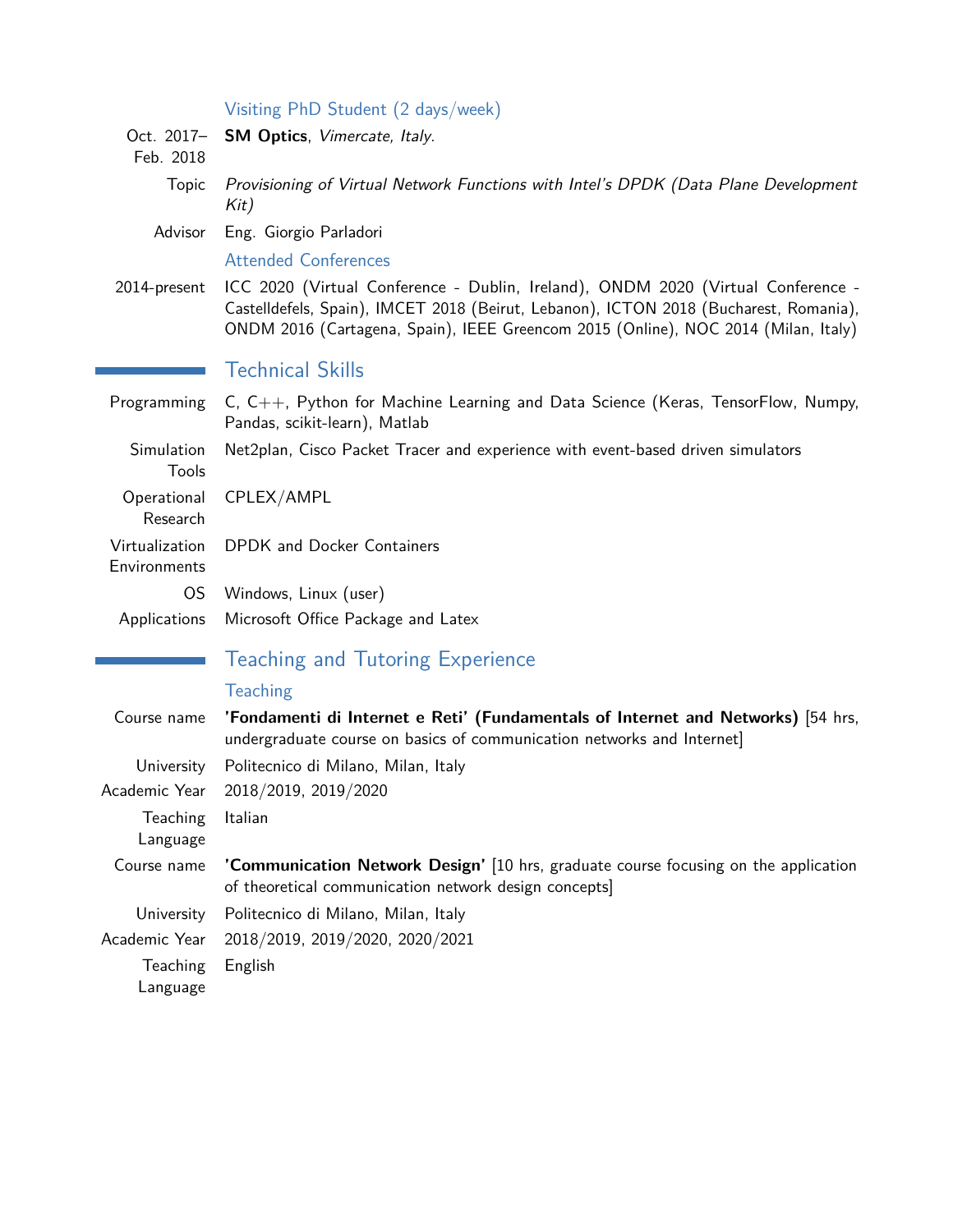#### Tutoring Activity

2017-present I've been responsible for co-tutoring and coordinating the research activity of more than 15 master students in Politecnico di Milano under the supervision of Prof. Massimo Tornatore. Currently I'm responsible for co-tutoring and coordinating the research activity of 9 master students and 2 PhD students.

## List of Publications

## International Journals

- J11- **Omran Ayoub**, Amaro de Sousa, Silvia Mendieta, Francesco Musumeci, Massimo Tornatore Online Virtual Machine Evacuation for Disaster Resilience in Inter Data Center Networks, IEEE Transactions on Network and Service Management, January, 2021
- J10- Leila Askari, **Omran Ayoub**, Francesco Musumeci, Massimo Tornatore On Dynamic Service Chaining in Filterless Optical Metro-Aggregation Networks, IEEE Access, December, 2020
- J9- Francesco Musumeci, Luca Magni, **Omran Ayoub**, Roberto Rubino, Massimiliano Capacchione, Gabriele Rigamonti, Michele Milano, Claudio Passera, Massimo Tornatore Supervised and Semi-Supervised Learning for Failure Identification in Microwave Networks, IEEE Transactions on Network and Service Management, November, 2020
- J8- Memedhe Ibrahimi, **Omran Ayoub**, Francesco Musumeci, Oleg Karandin, Andrea Castoldi, Rosanna Pastorelli, Massimo Tornatore QoT-Aware Optical Amplifier Placement in Filterless Metro Networks, IEEE Communication Letters, November, 2020
- J7- **Omran Ayoub**, Davide Andreoletti, Francesco Musumeci, Massimo Tornatore, Achille Pattavina, Optimal Cache Deployment for Video-On-Demand in Optical Metro Edge Nodes under Limited Storage Capacity, Applied Sciences, March, 2020
- J6- Memedhe Ibrahimi, **Omran Ayoub**, Francesco Musumeci, Oleg Karandin, Andrea Castoldi, Rosanna Pastorelli, Massimo Tornatore Minimum-Cost Optical Amplifier Placement in Metro Networks, Journal of Lightwave Technology, April, 2020
- J5- Davide Andreoletti, **Omran Ayoub**, Cristina Rottondi, Silvia Giordano, Giacomo Verticale, Massimo Tornatore, A Privacy-Preserving Protocol for Network-Neutral Caching in ISP Networks, IEEE Access, October, 2019
- J4- Francesco Musumeci, **Omran Ayoub**, Monica Magoni, Massimo Tornatore, Latency-Aware CU Placement/Handover in Dynamic WDM Access-Aggregation Networks, Journal of Optical Communications and Networking, April, 2019
- J3- **Omran Ayoub**, Francesco Musumeci, Massimo Tornatore, Achille Pattavina, Energy-Efficient Video-on-Demand Content Caching and Distribution in Metro-Area Networks, IEEE Transactions on Green Communications and Networking, December, 2018
- J2- **Omran Ayoub**, Francesco Musumeci, Massimo Tornatore, Achille Pattavina, Efficient Routing and Bandwidth Assignment for Inter-Data-Center Live Virtual-Machine Migrations, Journal of Optical Communications and Networking 9 (3), B12-B21, January, 2017
- J1- Michel Owayjan, Taimour Wehbe, Elie Bou Daher, **Omran Ayoub**, The Design and Development of a Multi-Lingual Braille System Output Device with Audio Enhancement, Journal of Software Engineering and Applications, 2013, 6, 289-295, March, 2013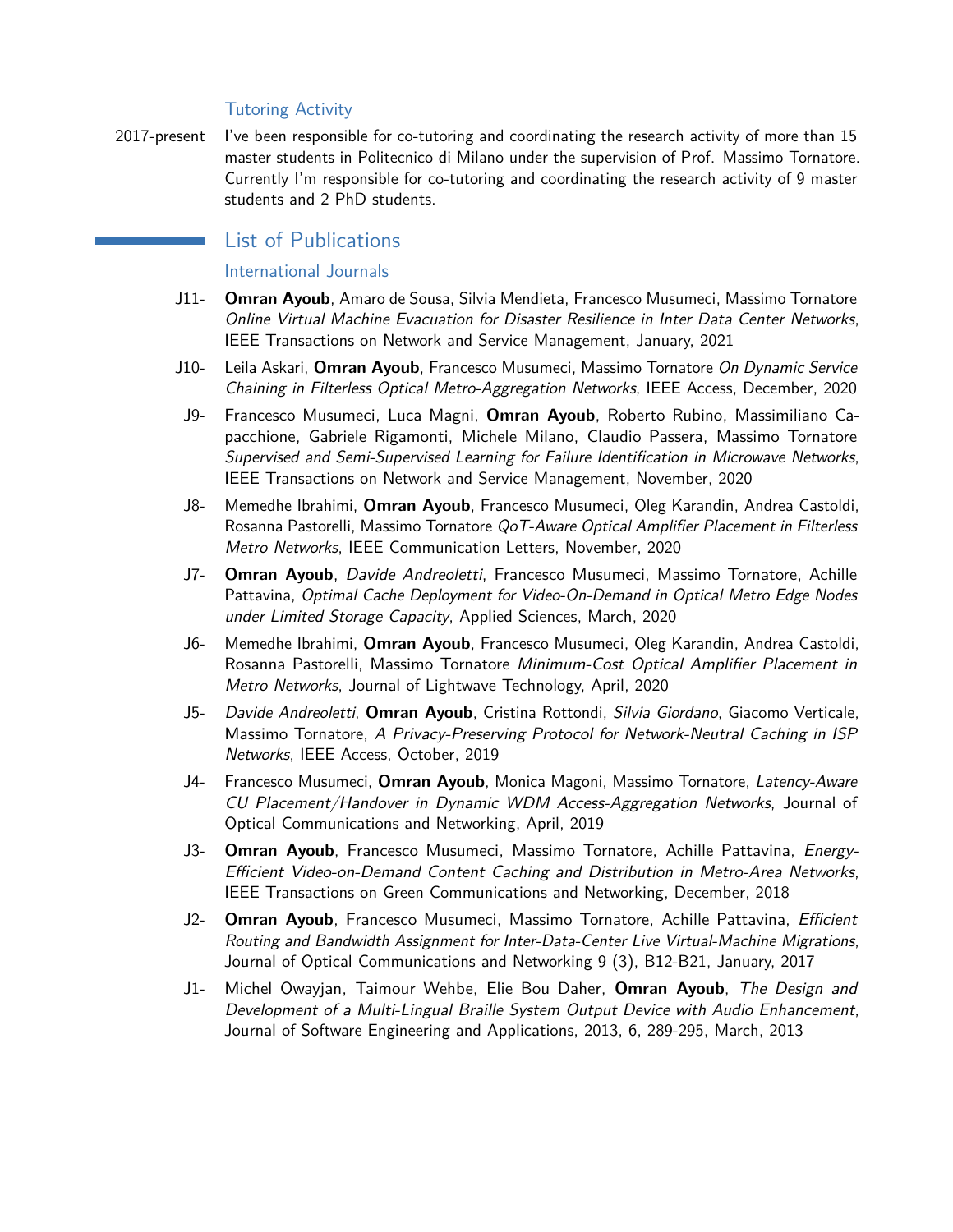## Book Chapters

B1- M. Tornatore, P. Babarczi, **O. Ayoub**, S. Ferdousi, R. Lourenco, J. Zerwas, A. Blenk, M. Klügel, W. Kellerer, Alert-Based Network Reconfiguration and Data Evacuation, Book: Guide to Disaster-Resilient Communication Networks (2020), pages: 353-377. Editor: Springer, Cham.

## International Conference Proceedings

- C20- **Omran Ayoub**, Leila Askari, Andrea Bovio, Francesco Musumeci, Massimo Tornatore, Virtual Network Mapping vs Embedding with Link Protection in Filterless Optical Networks, IEEE Global Communications Conference (Globecom), Taipei, Taiwan, December, 2020
- C19- Davide Andreoletti, **Omran Ayoub**, Silvia Giordano, Massimo Tornatore, Giacomo Verticale, Privacy-Preserving Multi-Operator Contact Tracing for Early Detection of Covid19 Contagions, IEEE Globecom 2020 Special Workshop on Communications and Networking Technologies for Responding to COVID-19, Taipei, Taiwan, December, 2020
- C18- Sachin Sharma, Avishek Nag, Luís Cordeiro, **Omran Ayoub**, Massimo Tornatore, Maziar Nekovee, Towards Explainable Artificial Intelligence for Network Function Virtualization, The 16*th* International Conference on emerging Networking Experiments and Technologies (CoNEXT), Barcelona, Spain, December, 2020
- C17- Leila Askari, Payam Majidzadeh, **Omran Ayoub**, Massimo Tornatore, Exploiting DPDK in Containerized Environment with Unsupported Hardware, IEEE Conference on Network Function Virtualization and Software Defined Networks (IEEE NFV-SDN), Virtual Conference, Novermber, 2020
- C16- Oleg Karandin, **Omran Ayoub**, Francesco Musumeci, Massimo Tornatore, A Techno-Economic Comparison of Filterless and Wavelength-Switched Optical Metro Networks, International Conference on Transparent Optical Networks (ICTON), Bari, Italy, July, 2020
- C15- Leila Askari, Francesco Musumeci, Lorenzo Salerno, **Omran Ayoub**, Massimo Tornatore, Dynamic DU/CU Placement for 3-layer C-RANs in Optical Metro-Access Networks, International Conference on Transparent Optical Networks (ICTON), Bari, Italy, July, 2020
- C14- **Omran Ayoub**, Faryal Fatima, Andrea Bovio, Francesco Musumeci, Massimo Tornatore, Traffic-Adaptive Re-Configuration of Programmable Filterless Optical Networks, IEEE International Conference on Communications (ICC), Dublin, Ireland, June, 2020.
- C13- **Omran Ayoub**, Andrea Bovio, Francesco Musuemci, Massimo Tornatore, Survivable Virtual Network Mapping in Filterless Optical Networks, International Conference on Optical Network Design and Modeling (ONDM), Castelldefels, Spain, May, 2020
- C12- A. Horota, R. Costa, S. Rahman, **Omran Ayoub**, G. Figueiredo, M. Tornatore, B. Mukherjee, Deferred Protection of Deadline-Driven Requests in Inter-Datacenter Elastic Optical Networks, International Conference on Optical Network Design and Modeling (ONDM), Castelldefels, Spain, May, 2020
- C11- **Omran Ayoub**, Memedhe Ibrahimi, Francesco Musuemci, Andrea Castoldi, Rosanna Pastorelli, Massimo Tornatore, Routing and Spectrum Assignment with Amplifier Placement in Elastic Metro-Aggregation Networks, 45th European Conference on Optical Communications, Dublin, Ireland, September, 2019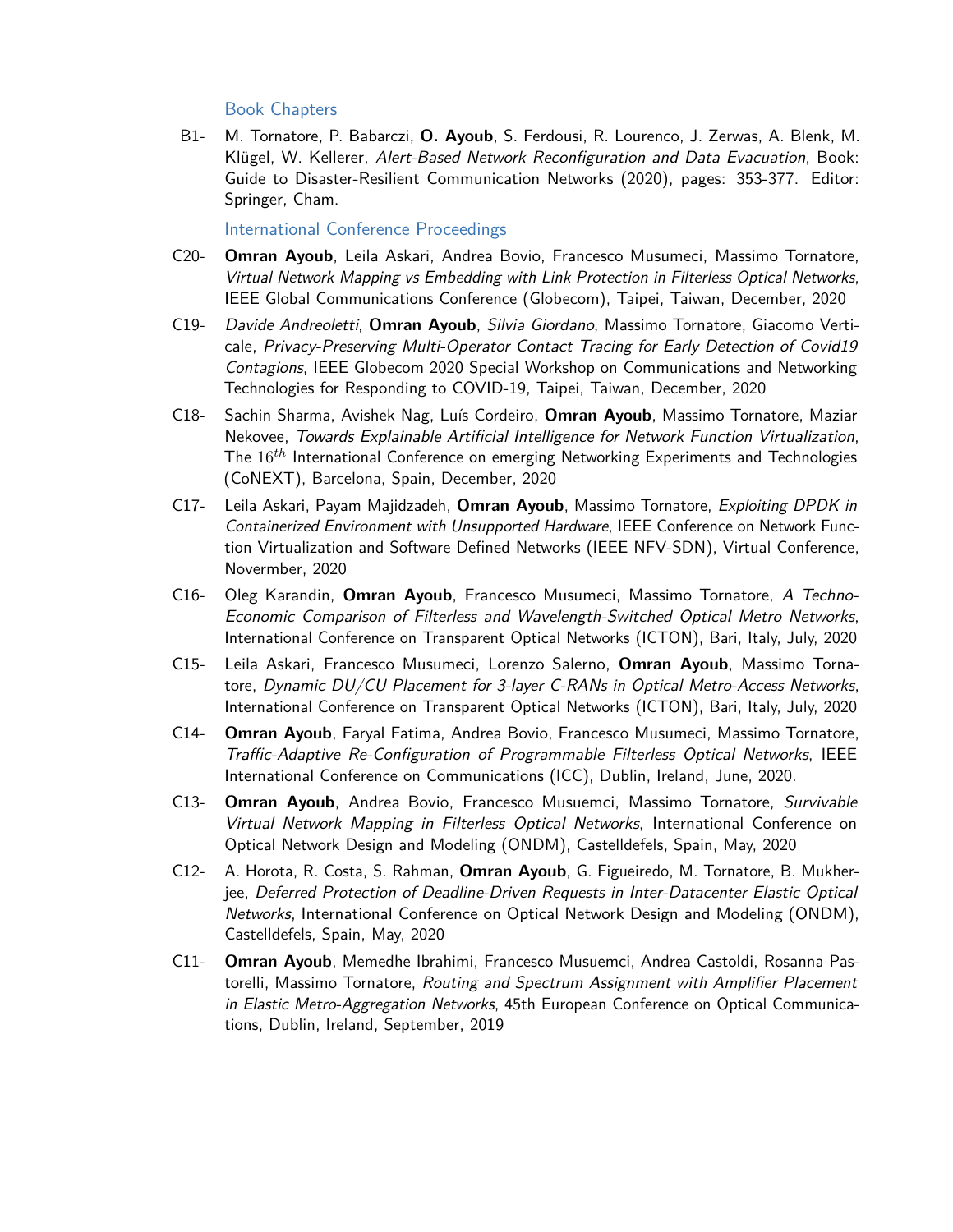- C10- Davide Andreoletti, **Omran Ayoub**, Silvia Giordano, Giacomo Verticale, Massimo Tornatore, Privacy-Preserving Caching in ISP Networks, IEEE International Conference on High Performance Switching and Routing, Xian, China, April, 2019
- C9- **Omran Ayoub**, Obed Huamani, Francesco Musumeci, Massimo Tornatore, Efficient Online Virtual Machines Migrations for Alert-Based Disaster Resilience, 15*th* International Conference on the Design of Reliable Communications and Networking, Coimbra, Portugal, March, 2019
- C8- **Omran Ayoub**, Francesco Musumeci, Davide Andreoletti, Marco Mussini, Massimo Tornatore, Achille Pattavina, Optimal Cache Deployment for Video-on-Demand Delivery in Optical Metro-Area Networks, IEEE Global Communications Conference, Abu Dhabi, United Arab Emirates, December, 2018
- C7- **Omran Ayoub**, Francesco Musumeci, Christian Addeo, Marco Mussini, Massimo Tornatore, Caching Placement Strategies for Dynamic Content Delivery in Metro Area Networks, 2018 IEEE International Multidisciplinary Conference on Engineering Technology, Beirut, Lebanon, November, 2018
- C6- **Omran Ayoub**, Shady Shehata, Francesco Musumeci, Massimo Tornatore, Filterless and Semi-Filterless Solutions in a Metro-HAUL Network Architecture, 20*th* International Conference on Transparent Optical Networks (ICTON), Bucharest, Romania, July, 2018
- C5- Mohamed Shehata, **Omran Ayoub**, Francesco Musumeci, Massimo Tornatore, Survivable BBU Placement for C-RAN Over Optical Aggregation Networks, 20*th* International Conference on Transparent Optical Networks (ICTON), Bucharest, Romania, July, 2018
- C4- **Omran Ayoub**, Francesco Musumeci, Massimo Tornatore, Achille Pattavina, Techno-Economic Evaluation of CDN Deployments in Metropolitan Area Networks, International Conference on Networking and Network Applications, July, 2017
- C3- **Omran Ayoub**, Stefano Bregni, Najme Monajemi, Francesco Musumeci, Massimo Tornatore, Strategies for Effective Converged Control of LTE and Wi-Fi Networks, 8th Latin-American Conference on Communications, Medellin, Colombia, November, 2016
- C2- **Omran Ayoub**, Luca Pace, Francesco Musumeci, Achille Pattavina, Dynamic Routing and Bandwidth Assignments for Live Virtual Machines Migrations, 20*th* International Conference on Optical Networks Design and Modeling, Cartagena, Spain, May, 2016
- C1- Marco Savi, **Omran Ayoub**, Francesco Musumeci, Zhe Li, Giacomo Verticale, Massimo Tornatore, Energy-Efficient Caching for Video-on-Demand in Fixed-Mobile Convergent Networks, IEEE Online Conference on Green Communications, November, 2015

## **Certificates**

2011 **Cisco Certified Network Associate Certificate (Cisco CCNA)**.

## Academic Scholarships and Awards

- 2011 **First Place Winner of** 7 *th* **Annual Engineering and Computer Science Project Expo**, American University of Science and Technology, Beirut, Lebanon.
- 2011 **Best Graduation Project Award**, American University of Science and Technology, Beirut, Lebanon.